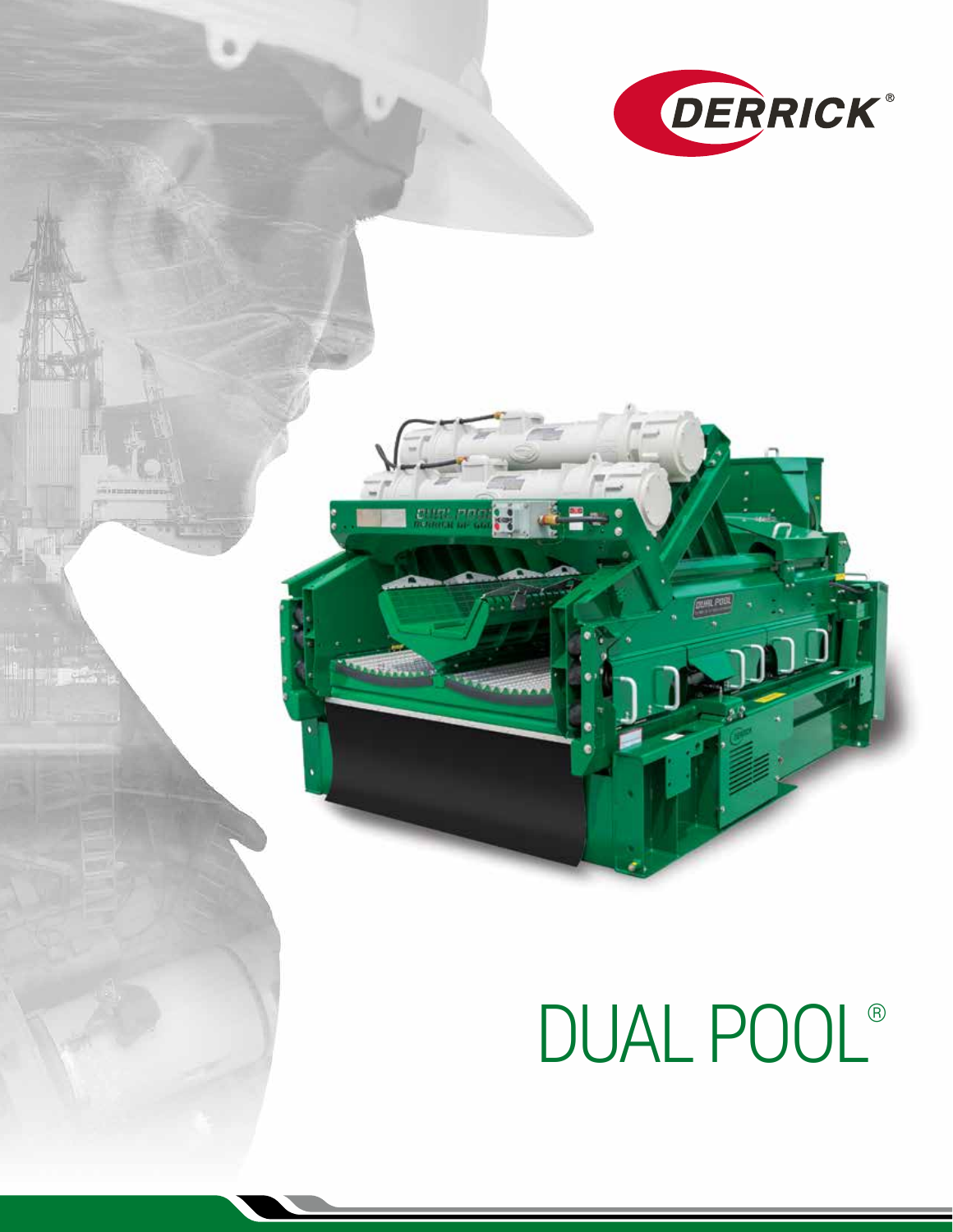Derrick's knowledgeable workforce incorporates the importance of rig personnel safety and drilling optimization into every aspect of the design, manufacturing, and support of the high G Dual Pool® 600 Series shaker. As a result, rigs have longer uptime and employees are safe in their working environment.

With a history of innovation and setting new standards, Derrick<sup>®</sup> and its patented DP 600 Series shaker reassures its commitment to the drilling industry by providing long-life equipment with low maintenance requirements. This premium product includes an innovative dual concave screen frame, actuated screen compression system, optional vapor extraction covers and hood, and an optional scalping deck. The combination of these features ensure increased fluid handling capacity and provide a new standard in screening equipment.



### **1. Health, Safety, & Environment (HSE)**

- Easy screen inspection, removal, and installation
- Low sound production (74 +/- 4 dBA)
- Optional vapor extraction covers and hood protect operating personnel and surrounding equipment from vapors emitted during the screening process (dependent on customer provided HVAC exhaust system)
- Self-locking splash covers provide clean operating environment
- Light-weight screen panels make for easy installation

### **2. Dual Concave Screen Bed**

- Fluid centering technology increases capacity
- Increased efficiency in a smaller footprint
- Compression fit bed material requires no hardware

#### **3. Actuated Screen Compression System**

- Eliminates bypass of solids under screen panels
- Air actuation offers quick, easy screen changes
- Fail-safe spring system securely retains panels upon loss of air pressure
- All stainless steel pneumatic fittings
- Snap-on protective covers

#### **4. Pyramid® Screen Technology**



- Pyramid® and Pyramid Plus™ screens offer up to 206% more API RP 13C non-blanked screen area over conventional shakers delivering increased efficiency
- Compliant with industry-standard API RP 13C (ISO 13501)

### **5. Super G3™ Integrated Vibratory Motors**

- Zero maintenance
- Industry leading high G performance
- Patented continuous internal oil recirculating lubrication system
- Superior conveyance
- Three-year warranty

#### **6. Optional Scalping Deck**

- Effective removal of coarse material
- Optional Loss Circulation Material (LCM) reclamation
- Full view exposure of lower deck while operating
- Lower deck screen changes without removing scalping panels
- Abrasion-resistant ultra-long-life urethane panels
- Integral bypass diverts flow directly to primary deck if desired

#### **7. Hydraulic Screen Angle Adjustment**

- Fast, push button adjustment from +1° to +7°
- Permits optimal shaker performance by maintaining consistent fluid pool

### **8. Mud Cleaner**

- Up to twenty 4" hydrocyclones
- Up to three 10" hydrocyclones
- Optional individual shutoff valve for each 4" hydrocyclone

### **DUAL POOL FEATURES & BENEFITS**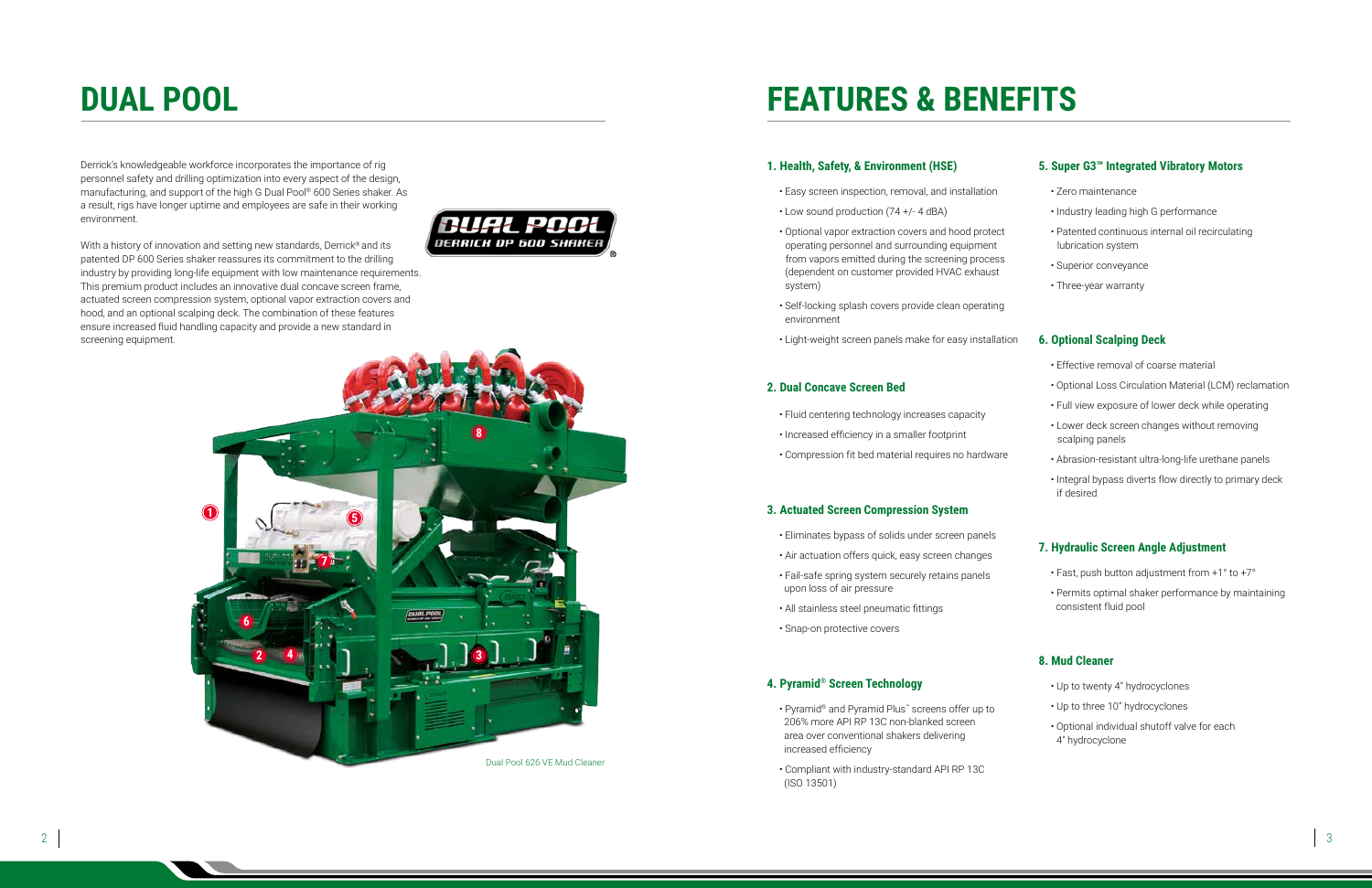### **KEY BENEFITS**



#### **Dual Pool Screen Frame**

The revolutionary DP 600 shaker provides increased capacity, up to 119% over the FLC 513, without enlarging its footprint. Fluid centering technology maximizes fluid throughput by forcing the feed to the center of each of the two concave screen beds. More API screen area increases capacity, potentially reducing the number of shakers required. Easy to install, oil-resistant bed cushions provide an allimportant complete seal with no hardware required.

#### **Scalping Deck**

The optional scalping deck provides coarse solids removal, reducing the feed load on the primary deck, resulting in an increased life of primary deck screen panels. The scalping deck increases available API screening area and can be utilized for reclamation of Loss Circulation Material (LCM).

The three-dimensional design allows fluid to pass through the sides while solids convey along the valley. Unobstructed access is provided to the primary deck for inspection, cleaning, and rapid screen replacement. Derrick's long-life urethane screen panels are inherently non-blinding, abrasion-resistant, oil-resistant, and permit fast, easy removal, and installation. Spring compression securely holds down screens and allows for easy screen changes.

#### **Actuated Screen Compression System**

The DP 600 primary screen panels are secured by a newly designed Actuated Screen Compression conventional tensioning. No tools are required for fast, easy drives the center of the screen downward, firmly sealing the screen panel to the screen frame with approximately 2000 lbs. of spring force compressing the screens into a concave shape.

System (ASCS) rather than screen changes. The ASCS Compression benefits include

extended screen life, improved conveyance, elimination of ultra-fine solids bypassing under screen panels, and complete shaker screen changes in less than three minutes. Due to the fail-safe design of the ASCS, the screen will remain in compression even if the 90 PSI air pressure is lost, allowing continued operation. The screens may also be manually released, if necessary, and the lightweight, 18 pound (8 kg), screen panels reduce handling effort, lessening injury potential.



**THE REVOLUTIONARY DP 600 SHAKER** 

**PROVIDES INCREASED CAPACITY, UP** 

**TO 119% OVER THE FLC 513, WITHOUT** 

**ENLARGING ITS FOOTPRINT.**





0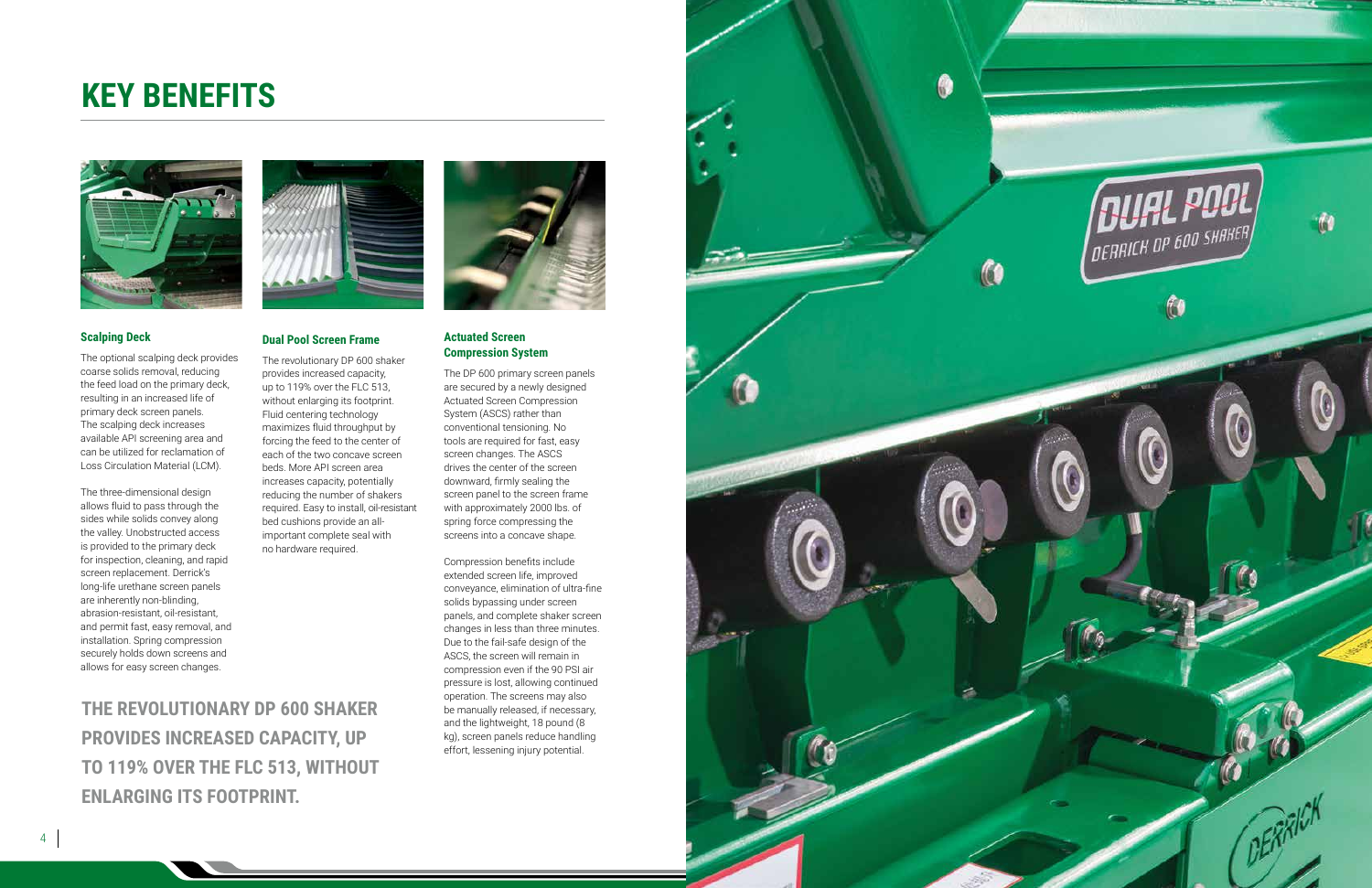### **HEALTH, SAFETY, & ENVIRONMENT**



#### **Vapor Extraction (VE) Covers**

The Dual Pool VE shaker and mud cleaner protect operating personnel and surrounding equipment from exposure to potentially hazardous vapors released from process material during the screening process. Hinged covers at the front, middle, and rear of the machine completely cover the screen bed. For personnel safety during screen changes or other maintenance, the VE covers secure latch in the open position.



#### **Vapor Extraction (VE) Hood**

A feeder exhaust hood is included on vapor extraction machines. For connecting to air-handling equipment, either a vertical hood is installed on top of the feeder or an exhaust connection is provided. For mud cleaners, an exhaust connection is added to the exhaust port on the side of the desilter collection pan. For optimum vapor extraction, Derrick recommends approximately 2000cfm at the outlet.



#### **Super G3 Vibratory Motors**

All photographs and specifications in this publication are for general information only and are based on the latest product information available at the time of initial publication.<br>Derrick Corporation reserves the right t For additional information, please contact the Derrick Houston Engineering Department.



Two Super G3™ vibratory motors provide industry leading high G performance, meeting North Sea NORSOK sound and vibration specifications. This higher G has proven to dramatically increase liquid/solids separation due to superior conveyance characteristics. The patented Super G3 vibratory motors feature a continuous recirculating (internal) oil lubrication system that provides long-life, reduced repair costs, and robust maintenance free operation. The hydrodynamic cushioning effect created on the bearing surfaces by this lubrication system reduces friction, wear, heat, and sound generation. This advanced design results in a vibratory motor that runs longer and at a significantly reduced level, 74 +/- 4 dBA decibel. Super G3 vibratory motors are 50Hz and 60Hz, and carry a three-year warranty.

Dual Pool 626 VE



## **WEIGHTS & DIMENSIONS**

\*TE = Top Exhaust Connection \*\* RE = Rear Exhaust Connection

| <b>EQUIPMENT</b>                              |                   |            | <b>DIMENSIONS</b>         |                     |                            |                                 |                                       |
|-----------------------------------------------|-------------------|------------|---------------------------|---------------------|----------------------------|---------------------------------|---------------------------------------|
| <b>Model</b>                                  | <b>Options</b>    |            | <b>Width</b><br>in $(mm)$ | Length<br>in $(mm)$ | <b>Height</b><br>in $(mm)$ | <b>Weir Height</b><br>in $(mm)$ | Weight<br>$\mathsf{lbs}(\mathsf{kg})$ |
| Dual Pool 616                                 | <b>Box Feeder</b> |            | 74-5/8 (1896)             | 108 (2743)          | 73-9/16 (1868)             | 45-1/2 (1156)                   | 5200 (2359)                           |
| Dual Pool 626                                 |                   |            |                           |                     |                            |                                 | 5500 (2495)                           |
| Dual Pool 616                                 | Weir Feeder       |            |                           | 126-1/4 (3207)      |                            | 34 (864)                        | 5400 (2450)                           |
| Dual Pool 626                                 |                   |            |                           |                     |                            |                                 | 5700 (2585)                           |
| Dual Pool 618                                 | <b>Box Feeder</b> |            | 74-5/8 (1896)             | 136-3/16 (3460)     | 75-1/4 (1911)              | 45-1/2 (1156)                   | 6000 (2722)                           |
| Dual Pool 628                                 |                   |            |                           |                     |                            |                                 | 6400 (2903)                           |
| Dual Pool 618                                 | Weir Feeder       |            |                           | 154-3/8 (3922)      |                            | 34 (864)                        | 6200 (2812)                           |
| Dual Pool 628                                 |                   |            |                           |                     |                            |                                 | 6600 (2994)                           |
| Dual Pool 616<br><b>VE (Vapor Extraction)</b> | Box $(TE)^*$      | None       | 74-5/8 (1896)             | 109-1/2 (2781)      | 73-9/16 (1868)             | 45-1/2 (1156)                   | 5700 (2585)                           |
|                                               | Box (RE)**        |            |                           | 119-5/16 (3031)     |                            |                                 |                                       |
|                                               | Box (RE)          | 3/20 Cones | 80-1/2 (2045)             | 125 (3175)          | 114-7/8 (2918)             |                                 | 9700 (4400)                           |
|                                               | Weir Feeder       | None       | 74-5/8 (1896)             | 127-5/8 (3241)      | 73-9/16 (1868)             | 34 (864)                        | 5600 (2540)                           |
|                                               | Weir Feeder       | 3/20 Cones | 80-1/2 (2045)             | 132-1/4 (3359)      | 114-7/8 (2918)             |                                 | 9500 (4309)                           |
| Dual Pool 626<br><b>VE (Vapor Extraction)</b> | Box (TE)          | None       | 74-5/8 (1896)             | 109-1/2 (2781)      | 73-9/16 (1868)             | 45-1/2 (1156)                   | 6000 (2722)                           |
|                                               | Box (RE)          |            |                           | 119-5/16 (3031)     |                            |                                 |                                       |
|                                               | Box (RE)          | 3/20 Cones | 80-1/2 (2045)             | 125 (3175)          | 114-7/8 (2918)             |                                 | 10000 (4536)                          |
|                                               | Weir Feeder       | None       | 74-5/8 (1896)             | 127-5/8 (3241)      | 73-9/16 (1868)             | 34 (864)                        | 5900 (2676)                           |
|                                               | Weir Feeder       | 3/20 Cones | 80-1/2 (2045)             | 132-1/4 (3359)      | 114-7/8 (2918)             |                                 | 9900 (4491)                           |
| Dual Pool 618<br><b>VE (Vapor Extraction)</b> | Box (TE)          | None       | 74-5/8 (1896)             | 141-15/16 (3605)    | 75-1/4 (1911)              | 45-1/2 (1156)                   | 6500 (2948)                           |
|                                               | Box (RE)          |            |                           | 151-13/16 (3856)    |                            |                                 |                                       |
|                                               | Box (RE)          | 3/20 Cones | 80-1/2 (2045)             | 152-7/8 (3883)      | 114-7/8 (2918)             |                                 | 10400 (4717)                          |
|                                               | Weir Feeder       | None       | 74-5/8 (1896)             | 154-11/16 (3929)    | 75-1/4 (1911)              | 34 (864)                        | 6500 (2948)                           |
|                                               | Weir Feeder       | 3/20 Cones | 80-1/2 (2045)             | 154-3/8 (3922)      | 114-7/8 (2918)             |                                 | 10400 (4717)                          |
| Dual Pool 628<br><b>VE (Vapor Extraction)</b> | Box (TE)          | None       | 74-5/8 (1896)             | 141-15/16 (3605)    | 75-1/4 (1911)              | 45-1/2 (1156)                   | 6900 (3130)                           |
|                                               | Box (RE)          |            |                           | 151-13/16 (3856)    |                            |                                 |                                       |
|                                               | Box (RE)          | 3/20 Cones | 80-1/2 (2045)             | 152-7/8 (3883)      | 114-7/8 (2918)             |                                 | 10800 (4899)                          |
|                                               | Weir Feeder       | None       | 74-5/8 (1896)             | 154-11/16 (3929)    | 75-1/4 (1911)              | 34 (864)                        | 6900 (3130)                           |
|                                               | Weir Feeder       | 3/20 Cones | 80-1/2 (2045)             | 154-3/8 (3922)      | 114-7/8 (2918)             |                                 | 10800 (4899)                          |